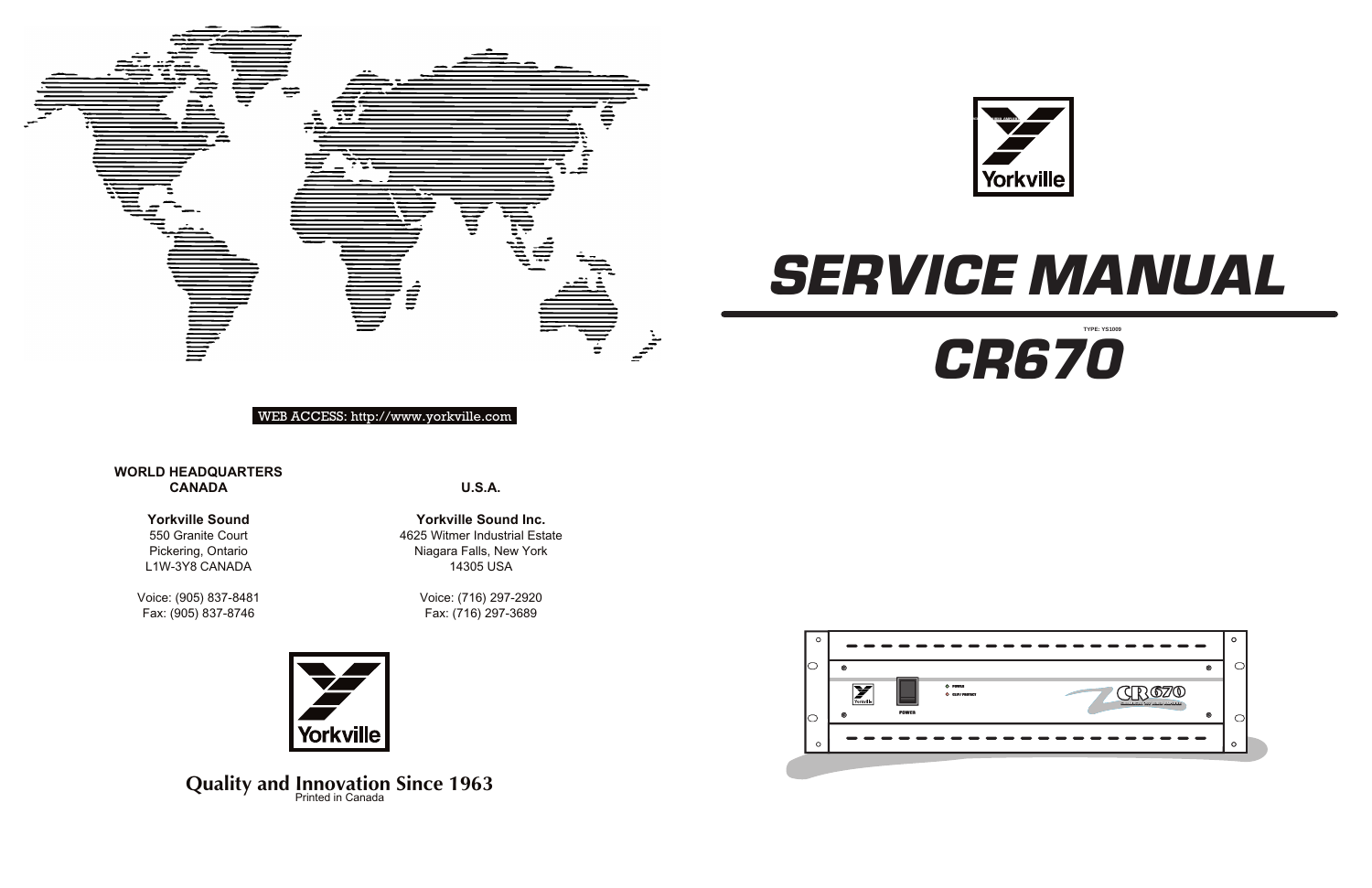# **IMPORTANT SAFETY INSTRUCTIONS**



**INSTRUCTIONS PERTAINING TO A RISK OF FIRE, ELECTRIC SHOCK, OR INJURY TO PERSONS.**

# **CAUTION:**

**TO REDUCE THE RISK OF ELECTRIC SHOCK, DO NOT REMOVE COVER (OR BACK). NO USER SERVICEABLE PARTS INSIDE.**

# **REFER SERVICING TO QUALIFIED SERVICE PERSONNEL.**

# **Read Instructions:**

The **Owner's Manual** should be read and understood before operation of your unit. Please, save these instructions for future reference.

## **Packaging:**

Keep the box and packaging materials, in case the unit needs to be returned for service.

### **Warning:**

When using electric products, basic precautions should always be followed, including the following:

#### **Power Sources:**

Your unit should be connected to a power source only of the voltage specified in the owners manual or as marked on the unit. This unit has a polarized plug. Do not use with an extension cord or receptacle unless the plug can be fully inserted. Precautions should be taken so that the grounding scheme on the unit is not defeated.

### **Hazards:**

Do not place this product on an unstable cart, stand, tripod, bracket or table. The product may fall, causing serious personal injury and serious damage to the product. Use only with cart, stand, tripod, bracket, or table recommended by the manufacturer or sold with the product. Follow the manufacturer's instructions when installing the product and use mounting accessories recommended by the manufacturer.

The apparatus should not be exposed to dripping or splashing water; no objects filled with liquids should be placed on the apparatus.

Terminals marked with the "lightning bolt" are hazardous live; the external wiring connected to these terminals require installation by an instructed person or the use of ready made leads or cords. No naked flame sources, such as lighted candles, should be

placed on the apparatus.

## **Power Cord:**

The AC supply cord should be routed so that it is unlikely that it will be damaged. If the AC supply cord is damaged **DO NOT OPERATE THE UNIT**.

#### **Service:**

The unit should be serviced only by qualified service personnel.

**INSTRUCTIONS RELATIVES AU RISQUE DE FEU, CHOC ÉLECTRIQUE, OU BLESSURES AUX PERSONNES.**

# **AVIS:**

**AFIN DE REDUIRE LES RISQUE DE CHOC ELECTRIQUE, N'ENLEVEZ PAS LE COUVERT (OU LE PANNEAU ARRIERE). NE CONTIENT AUCUNE PIECE REPARABLE PAR L'UTILISATEUR.**

**CONSULTEZ UN TECHNICIEN QUALIFIE POUR L'ENTRETIENT.**

# **Veuillez lire le manuel:**

Il contient des informations qui devraient êtres comprises avant l'opération de votre appareil. Conservez S.V.P. ces instructions pour consultations ultérieures

### **Emballage:**

Conservez la boite au cas ou l'appareil devait être retourner pour réparation.

# **Attention:**

Lors de l'utilisation de produits électrique, assurez-vous d'adhérer à des précautions de bases incluant celle qui suivent:

#### **Alimentation:**

L'appareil ne doit être branché qu'à une source d'alimentation correspondant au voltage spécifié dans le manuel ou tel qu'indiqué sur l'appareil. Cet appareil est équipé d'une prise d'alimentation polarisée. Ne pas utiliser cet appareil avec un cordon de raccordement à moins qu'il soit possible d'insérer complètement les trois lames. Des précautions doivent êtres prises afin d'eviter que le système de mise à la terre de l'appareil ne soit désengagé.

### **Risque:**

Ne pas placer cet appareil sur un chariot, un support, un trépied ou une table instables. L'appareil pourrait tomber et blesser quelqu'un ou subir des dommages importants. Utiliser seulement un chariot, un support, un trépied ou une table recommandés par le fabricant ou vendus avec le produit. Suivre les instructions du fabricant pour installer l'appareil et utiliser les accessoires recommandés par le fabricant.

Il convient de ne pas placer sur l'appareil de sources de flammes nues, telles que des bougies allumées.

L'appeil ne doit pas être exposé à des égouttements d'eau ou des éclaboussures et qu'aucun objet rempli de liquide tel que des vases ne doit être placé sur l'appareil.

Les dispositifs marqués d'une symbole "d'éclair" sont des parties dangereuses au toucher et que les câblages extérieurs connectés à ces dispositifs de connection extérieure doivent être effectivés par un opérateur formé ou en utilisant des cordons déjà préparés.

#### **Cordon d'alimentation:**

Évitez d'endommager le cordon d'alimentation. **N'UTILISEZ PAS L'APPAREIL** si le cordon d'alimentation est endommagé. **Service:**

Consultez un technicien qualifié pour l'entretien de votre appareil.

safety-4v0.pdf 04/29/03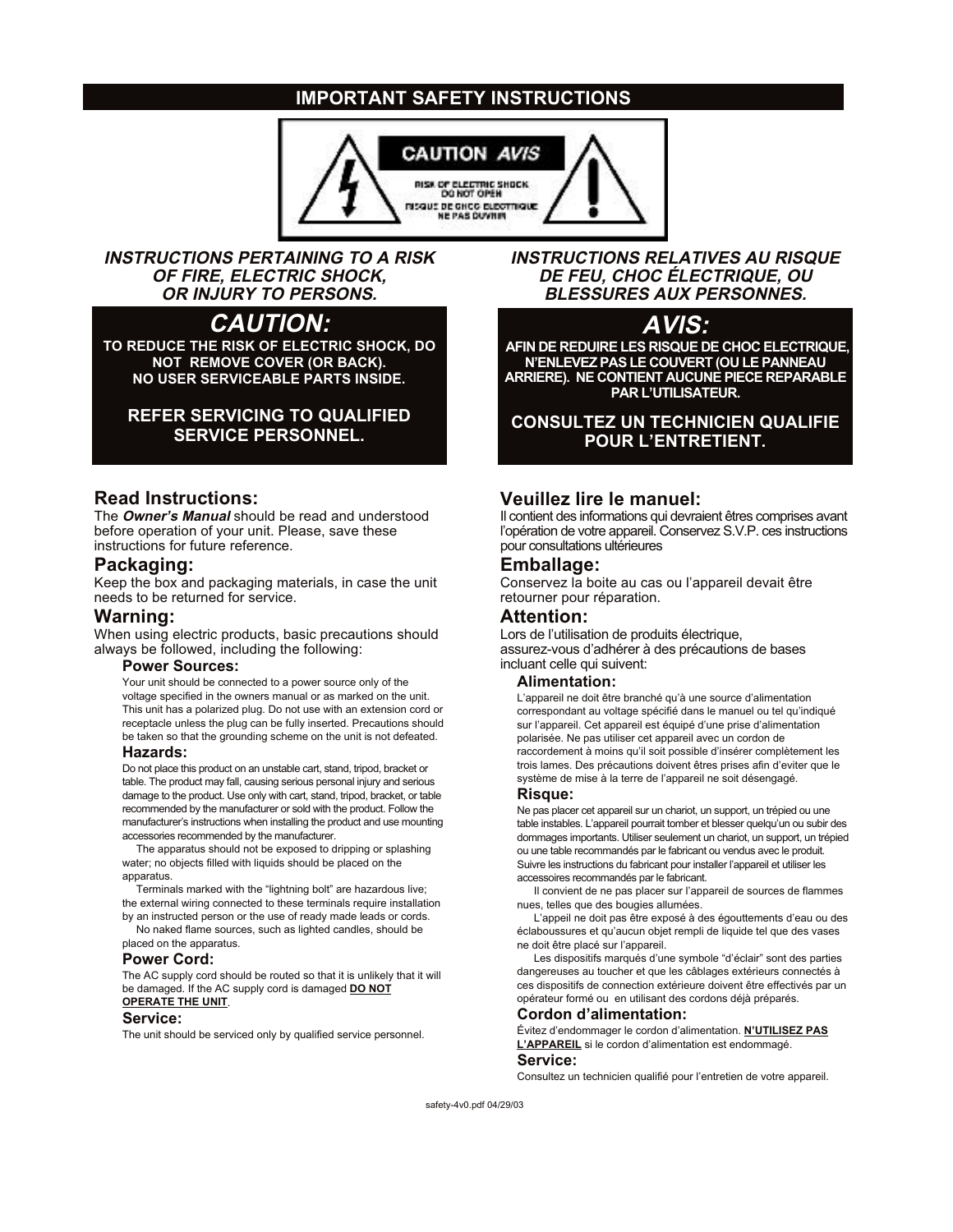## *CR670 Parts List 5/12/2003*

| YS#          | Description                                                                    |                | Qty. YS# Description                                                             | Qty. YS#       | <b>Description</b>                                                                | Qty.                           |
|--------------|--------------------------------------------------------------------------------|----------------|----------------------------------------------------------------------------------|----------------|-----------------------------------------------------------------------------------|--------------------------------|
|              | 6405 RED 3MM LED 1V7 5MA<br><b>BRT</b>                                         |                | 3521 SIDE ENTRY PCB CONN .156 8POS                                               |                | 8806 6-32 X 1/2 PAN PH TAPTITE JS500                                              |                                |
|              | 6408 GRN 3MM LED 1V9 5MA FROSTED                                               |                | 5989 4 CIR CABLE HOLDER .098                                                     |                | 8828 6-32 X 3/4 PAN PH TAPTITE JS500                                              | $\overline{7}$                 |
|              | 6419 BRIDGE 35A 400V WIRE LEAD GI3504                                          |                | 8793 4-40 HEX NUT ZINC                                                           |                | 8874 8-32 X 1" PAN PHIL TAPTITE JS500                                             | 8                              |
|              | 6425 BAV21 200V 0A25 DIODE<br>T&R                                              |                | 8800 6-32 KEPS NUT ZINC                                                          | 12             | 8911 10-16 X 1/2 TYPE B HEX W/SLOT BL                                             | 16                             |
|              | 6825 1N4148 75V 0A45 DIODE<br>T&R                                              | 31             | 8854 6-32 X 1/4" 0.D. HEX NUT ZINC CLEAR<br>8797 5/16-18 KEPS NUT JS500          |                | 8821 10-16 X 1 3/32 TYPE B HEX W/SLOT BL<br>8780 5/16-18X3 3/4 CARRIAGE BOLT ZINC | 4                              |
|              | 6438 1N4007 400V 1A0 DIODE<br>T&R<br>6827 1N5402 200V 3A0 DIODE                |                | 3823 TO-220 THERMO PAD SMALL HOLE                                                |                | 3744 SNAP IN .375 SPACER RICHCO                                                   | $\mathbf{1}$<br>$\overline{7}$ |
|              | 6733 BAT85 30V 0A2 DIODE SCHTKYT&R                                             |                | 3866 ELASTOMER PAD TSIL 3 1.2X6.0                                                |                | 3741 5 SPACER ID-.171 OD-.25 #912-500                                             | 2                              |
|              | 6488 1N5236BRL 7V5 0W5 ZENER 5% T&R                                            |                | 3870 TO220 MICA PAD LARGE HOLE PRE-GREA                                          |                | 3743 SNAP ON 0.5" SPACER RICHCO                                                   | 8                              |
|              | 6461 1N5240BRL 10V0 0W5 ZENER 5% T&R                                           |                | 8581 CUSTOM PBL TRANSISTOR SPACER                                                |                | 8657 6-32 X 3/8" HEX SPACER ALUMINUM                                              | $\mathbf{1}$                   |
|              | 6824 1N5246B<br>16V0 0W5 ZENER 5% T&R                                          | 6              | 4597 22AWG STRAN TC WIR<br><b>JMP</b>                                            | 70             | 8667 SHOULDER WASHER SWS-229 LENGTH 1/8                                           | $\overline{4}$                 |
|              | 6465 1N5250B<br>20V0 0W5 ZENER 5% T&R                                          |                | 4599 22AWG SOLID SC WIR<br>T&R JMP                                               | 89             | 3436 DPDT PUSH SW PCMT H BREAK B4 MAKE                                            |                                |
|              | 6463 1N5251BRL 22V0 0W5 ZENER 5% T&R                                           |                | 5299 24AWG SOLID SC WIR<br><b>RAD JMP</b>                                        | 8              | 3587 DPDT ROKR SW QUIK 250"AC/PWR ON-OFF                                          |                                |
|              | 6466 1N5256B<br>30V0 0W5 ZENER 5% T&R                                          |                | 4715 5.0W 0R20 5%<br><b>BLK RES</b>                                              |                | 1329 CR670 120V AC 60HZ<br>T'RD                                                   |                                |
|              | 5101 BC550C<br>TO92 NPN TRAN T&R TB                                            |                | 5%FLAME PROOF T&R RES<br>2007 1/4W 1R                                            | 12             |                                                                                   |                                |
|              | TO92 PNP TRAN T&R TB<br>5102 BC560C                                            |                | 4748 2.0W 3R9 5%<br>T&R                                                          |                |                                                                                   |                                |
|              | 5103 MPSA06<br>TO92 NPN TRAN T&R TA                                            |                | 2008 1.0W 10R<br>5%FLAME PROOF T&R RES                                           |                |                                                                                   |                                |
|              | 5104 MPSA56<br>TO92 PNP TRAN T&R TA                                            |                | 5%<br>4875 1/4W 10R<br><b>T&amp;R RES</b>                                        | 6              |                                                                                   |                                |
|              | 5108 2N5401<br>TO92 PNP TRAN T&R TA                                            |                | 4816 1/4W 33R<br>5%<br>T&R RES                                                   |                |                                                                                   |                                |
|              | 5109 MPSA43<br>TO92 NPN TRAN<br>TA                                             |                | 2%FLAME PROOF T&R RES<br>2016 1/8W 39R                                           |                |                                                                                   |                                |
|              | 5110 MPSA93<br>TO92 PNP TRAN<br>TA                                             |                | 2%FLAME PROOF T&R RES<br>2018 1/8W 75R                                           |                |                                                                                   |                                |
|              | TO92 NCH JFET T&R TC<br>5119 2N5638                                            |                | 4852 1/4W 100R<br>5%<br>T&R RES                                                  |                |                                                                                   |                                |
|              | 6808 MJE15032 TO220 NPN TRAN<br>TE                                             |                | 2023 1/8W 220R0 1%FLAME PROOF T&R RES                                            |                |                                                                                   |                                |
|              | 6809 MJE15033 TO220 PNP TRAN<br>TE<br>TO126 NPN TRAN<br>6873 MJE340<br>TG      |                | 4770 1/4W 249R 1%<br><b>T&amp;R RES</b><br>2026 1/4W 332R0 1%FLAME PROOF T&R RES |                |                                                                                   |                                |
|              | 6874 MJE350<br>TO126 PNP TRAN<br>TG                                            |                | 4872 1/4W 390R 5%<br>T&R RES                                                     |                |                                                                                   |                                |
|              | 6988 MJL21194 TO3P NPN TRAN<br>TK                                              |                | 5029 1/4W 499R 1%<br>T&R RES                                                     |                |                                                                                   |                                |
|              | 6991 MJL21193 TO3P PNP TRAN<br>TK                                              |                | 4743 1/4W 681R0 0.1% *** T&R RES                                                 |                |                                                                                   |                                |
|              | 6840 MC33078P IC DUAL OP AMP                                                   |                | 4873 1/4W 680R 5%<br><b>T&amp;R RES</b>                                          |                |                                                                                   |                                |
|              | 6882 TL072CP<br>IC FET DUAL OP AMP                                             |                | 4758 1/4W 953R 1%<br>T&R RES                                                     |                |                                                                                   |                                |
|              | 6745 LM13600N IC XCONDUCTANCE AMP                                              |                | 4981 1/4W 1K 5%MINI<br><b>T&amp;R RES</b>                                        |                |                                                                                   |                                |
|              | 5190 MBS4992<br>TO92 8V5 DIAC T&R                                              |                | 4919 1/4W 2K05 1%-NO SUBS- T&R RES                                               | 6              |                                                                                   |                                |
|              | 6444 MAC224-4 TO220 40A TRIAC 200V                                             |                | 4693 5.0W 2K2 5%<br><b>BLK RES</b>                                               |                |                                                                                   |                                |
|              | 6478 AS35FN-TO92 TEMPERATURE SENSOR                                            |                | 4764 1/4W 2K740 0.1% ***<br>T&R RES                                              |                |                                                                                   |                                |
| 5817         | 15P 100V 2%CAP T&R RAD CER.2"NPO                                               |                | 4826 1/4W 3K3 5%<br><b>T&amp;R RES</b>                                           |                |                                                                                   |                                |
| 5203         | 47P 100V 2%CAP T&R RAD CER.2"NPO                                               |                | 5022 1/4W 3K57 1%<br><b>T&amp;R RES</b>                                          |                |                                                                                   |                                |
|              | 5199 100P 100V 2%CAP T&R RAD CER.2"NPO                                         |                | 5028 1/4W 3K74 1%<br>T&R RES                                                     |                |                                                                                   |                                |
|              | 5415 180P 100V 2%CAP T&R RAD .2"                                               |                | 4774 1/4W 4K12 1%<br><b>T&amp;R RES</b>                                          |                |                                                                                   |                                |
|              | 5211 330P 100V 5%CAP T&R RAD CER.2"NPO                                         | 8              | 4982 1/4W 4K7 5%MINI<br><b>T&amp;R RES</b>                                       |                |                                                                                   |                                |
|              | 5816 680P 100V 5%CAP T&R RAD CER.2"NPO                                         |                | 4639 1/4W 4K99 1%<br>T&R RES                                                     |                |                                                                                   |                                |
| 5206         | 1N 400V 5%CAP T&R RAD .2"FLM                                                   |                | 4685 1.0W 5K6 5%<br>T&R RES                                                      |                |                                                                                   |                                |
| 5273         | 1N5 200V 5%CAP T&R RAD CER.2"NPO                                               |                | 4887 1/4W 7K5 5%<br><b>T&amp;R RES</b>                                           |                |                                                                                   |                                |
| 5428         | 3N3 50V 10%CAP T&R BEAD<br>Y5R                                                 |                | 4787 1/4W<br>7K960 0.1% *** T&R RES                                              |                |                                                                                   |                                |
| 5209         | 4N7 250V 5%CAP T&R RAD .2"FLM                                                  |                | 5004 1/4W 8K06 1%<br>T&R RES                                                     |                |                                                                                   |                                |
| 6451<br>5204 | 4N7 250V 20%CAP BLK 'Y' 10MM AC                                                |                | 5027 1/4W 9K09 1%<br><b>T&amp;R RES</b><br><b>T&amp;R RES</b>                    |                |                                                                                   |                                |
| 6435         | 10N 100V 10%CAP T&R RAD .2"FLM                                                 |                | 4800 1/4W 10K0 1%<br>4829 1/4W 10K 5%<br><b>T&amp;R RES</b>                      |                |                                                                                   |                                |
| 5224         | 22N 275V 20%CAP BLK 'X2' 15MM AC<br>47N 100V 10%CAP T&R RAD<br>.2"FLM          |                | 4983 1/4W 10K<br>5%MINI<br><b>T&amp;R RES</b>                                    |                |                                                                                   |                                |
| 5228         | 100N 100V 5%CAP T&R RAD<br>.2"FLM                                              | 11             | 4773 1/4W 12K1 1%<br><b>T&amp;R RES</b>                                          |                |                                                                                   |                                |
| 5231         | .2"FLM<br>220N 63V 10%CAP T&R RAD                                              |                | 4630 1/2W 15K 5%<br><b>T&amp;R RES</b>                                           |                |                                                                                   |                                |
| 5257         | 2U2 63V 20%CAP T&R RAD<br>.2"EL                                                |                | 4830 1/4W 15K<br>5%<br><b>T&amp;R RES</b>                                        |                |                                                                                   |                                |
| 5259         | 4U7 63V 20%CAP T&R RAD<br>.2"EL                                                |                | 4831 1/4W 18K 5%<br><b>T&amp;R RES</b>                                           |                |                                                                                   |                                |
| 5281         | 10U 16V 20% CAP T&R RAD<br>.2"NP                                               |                | 4885 1/4W 20K<br><b>T&amp;R RES</b><br>5%                                        |                |                                                                                   |                                |
| 5961         | 33U 16V 20% CAP T&R RAD<br>.2"NP                                               |                | 6123 1/4W 20K0 1%MINI MF<br><b>T&amp;R RES</b>                                   |                |                                                                                   |                                |
|              | 5619 330U 100V 20%CAP BLK 12X25MM EL                                           |                | 4777 1/4W 21K5 1%<br><b>T&amp;R RES</b>                                          |                |                                                                                   |                                |
|              | 5630 330U 25V 20%CAP BLK 10X13MM EL                                            |                | 5003 1/4W 30K1 1%<br><b>T&amp;R RES</b>                                          |                |                                                                                   |                                |
|              | 5896 4700U 80V 20%CAP BLK 25X50MM ELS                                          | $\overline{4}$ | 4840 1/4W 33K 5%<br><b>T&amp;R RES</b>                                           | $\mathfrak{p}$ |                                                                                   |                                |
| 4497         | 10K B LIN 9MM HORIZONTAL P29                                                   |                | 5009 1/4W 40K2 1%<br>T&R RES                                                     | 5              |                                                                                   |                                |
|              | <b>TRIM POT</b><br>4520 10K                                                    |                | 4908 1/4W 45K3 1%<br>T&R RES                                                     |                |                                                                                   |                                |
|              | 2417 6.00 AMP CIRCUIT BREAKER .250 TAB                                         |                | 6119 1/4W 47K 5%MINI<br><b>T&amp;R RES</b>                                       | 12             |                                                                                   |                                |
| 3819         | 5UH COIL 18AWG R000 AIR CORE                                                   |                | 4760 1/4W 75K 5%<br><b>T&amp;R RES</b>                                           |                |                                                                                   |                                |
|              | 3489 CLIP 250X032 18-22AWG DISCO/INSL<br>3490 CLIP 250X032 14-16AWG DISCO/INSL |                | 5007 1/4W 78K7 1%<br>T&R RES<br>4838 1/4W 100K 5%<br><b>T&amp;R RES</b>          |                |                                                                                   |                                |
|              | 3601 RING TERMINAL 16AWG WIRE & #8 SCREW                                       |                | 6120 1/4W 100K 5%MINI<br><b>T&amp;R RES</b>                                      |                |                                                                                   |                                |
|              | 3602 RING TERMINAL 18AWG WIRE & #8 SCREW                                       |                | 5026 1/4W 143K 1%<br>T&R RES                                                     |                |                                                                                   |                                |
|              | 3618 STAR RING TERMINAL14-16AWG #10SCREW                                       |                | 4839 1/4W 150K 5%<br><b>T&amp;R RES</b>                                          |                |                                                                                   |                                |
|              | 3682 250 MALE PCB TAB REEL                                                     |                | 6137 1/4W 200K 5%MINI<br><b>T&amp;R RES</b>                                      |                |                                                                                   |                                |
|              | 3385 RED ON RIGHT DUAL BINDING POST TPP5                                       |                | 6126 1/4W 220K 5%MINI<br><b>T&amp;R RES</b>                                      |                |                                                                                   |                                |
|              | 3404 6-32 SCREW TERMINAL PC MOUNT 2 POS                                        |                | 4880 1/4W 680K 5%<br><b>T&amp;R RES</b>                                          |                |                                                                                   |                                |
|              | 3417 6-32 SCREW TERMINAL PC MNT STRAIGHT                                       |                | 4820 1/4W 1M5 5%<br>T&R RES                                                      |                |                                                                                   |                                |
|              | 3405 TERMINAL STRIP 5P #6 SCREW                                                |                | 4845 1/4W 2M2 5%<br>T&R RES                                                      |                |                                                                                   |                                |
|              | 3416 1/4"&XLR PCB MT VERT COMBO                                                |                | 4846 1/4W 3M3 5%<br>T&R RES                                                      |                |                                                                                   |                                |
|              | 3451 EYELET SMALL 0.089 OD PLATED                                              | 21             | 3565 10" 4C-28AWG RIBBON CABLE 0.1"                                              |                |                                                                                   |                                |
|              | 3501 B52200F006 COMP WASH #4 SMALL                                             | 6              | 3619 4.75 8C-22AWG RIB 3/4" NOTCH 156                                            |                |                                                                                   |                                |
|              | 3745 DUAL XSISTOR PBL SPRING PLATE ZN                                          |                | 8865 4-40 X 5/16 PAN PH MS JS500                                                 |                |                                                                                   |                                |
|              | 3645 AC SOCKET RECEPTACLE WITH 0.250 TAB                                       |                | 8741 4-40 X 1/2 PAN PH MS JS500                                                  |                |                                                                                   |                                |
|              | 3801 5/8" BUMPER BUTTON BLACK                                                  |                | 8827 4-40 X 1/2 FLAT PH TAPTITE JS500                                            |                |                                                                                   |                                |
|              | 3810 4" NYLON CABLE TIE<br>8661 BUTTON KNOB FLAT GREY                          |                | 8832 6-32 X 1/4 PAN PH TAPTITE JS500<br>8801 6-32 X 3/8 PAN PH TAPTITE JS500     | 16             |                                                                                   |                                |
|              | 3426 8' 3/16 SJT AC LINE CORD REMOVB-CSA                                       |                | 8829 6-32 X 3/8 FLAT PH TAPTITE BO#4 HEA                                         | 29             |                                                                                   |                                |
|              |                                                                                |                |                                                                                  |                |                                                                                   |                                |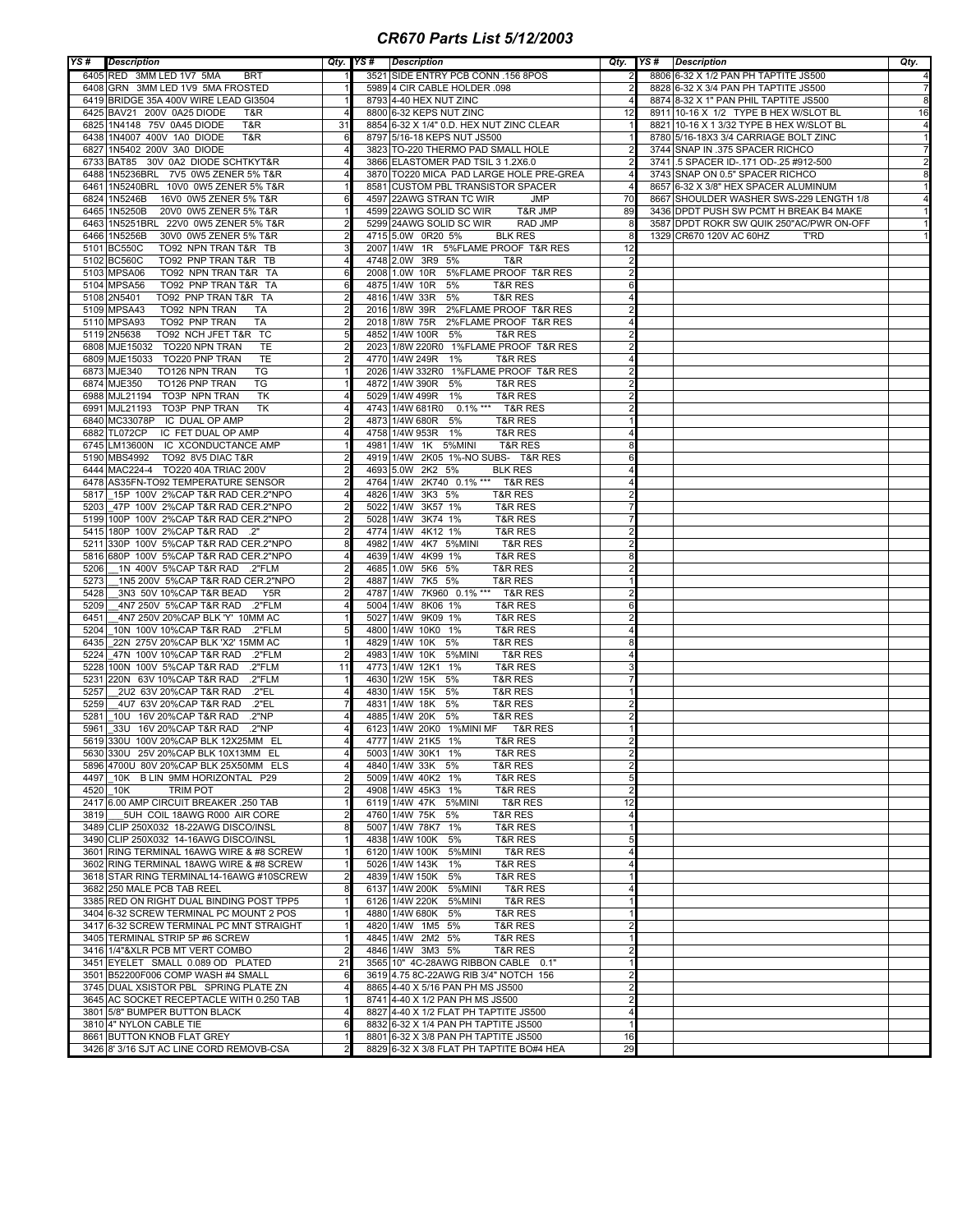

| /2003 | CR670              | SHEE | OF |        | ت ا              |  |
|-------|--------------------|------|----|--------|------------------|--|
|       | M1141<br>PCB#&VER: |      |    | TITLE: | 275WATT AMP<br>- |  |

-69V